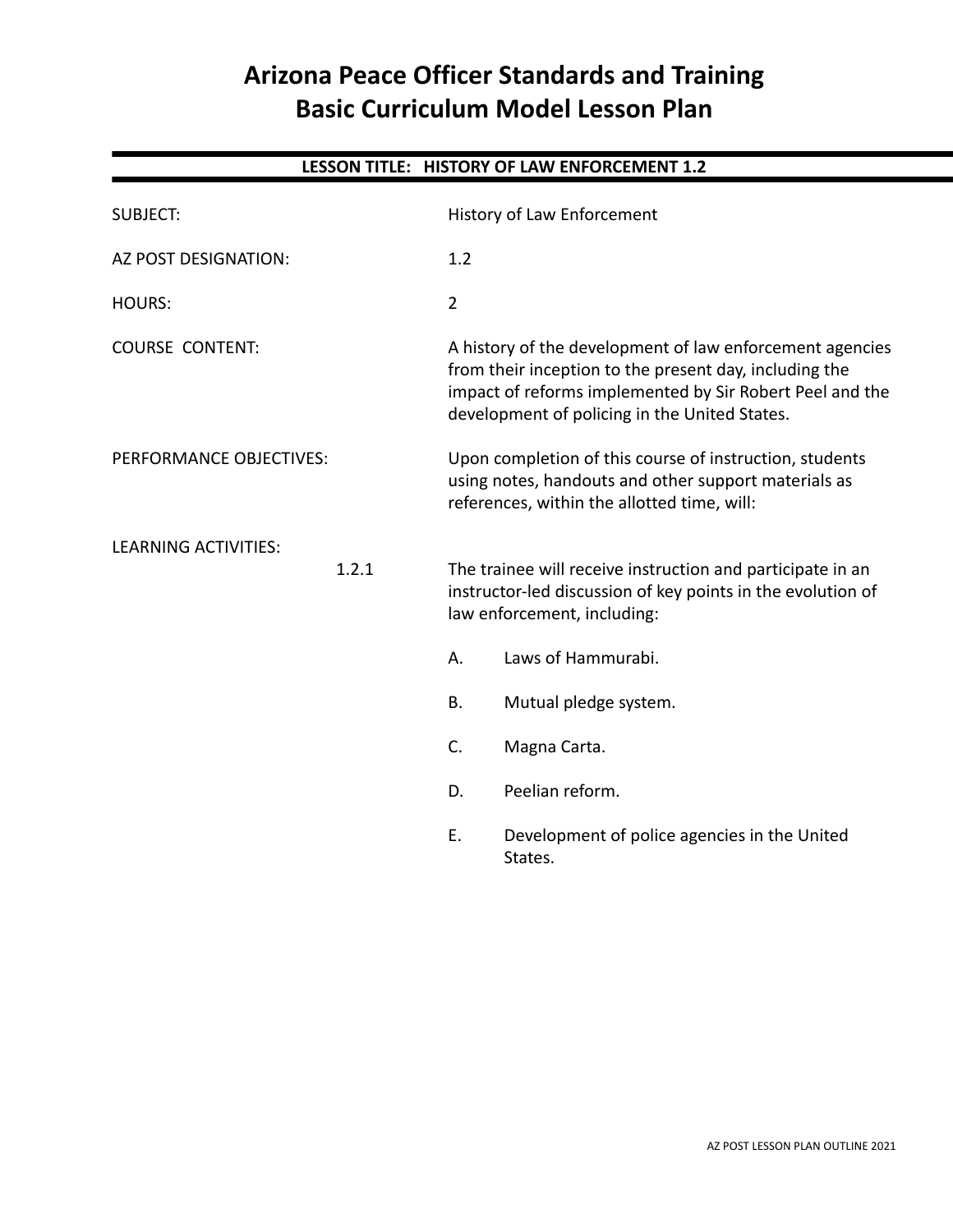| DATE FIRST PREPARED:           | <b>June 2000</b>                                                                                                                                                                                                  |                     |
|--------------------------------|-------------------------------------------------------------------------------------------------------------------------------------------------------------------------------------------------------------------|---------------------|
| <b>PREPARED BY:</b>            | <b>Gary Neumeyer</b>                                                                                                                                                                                              |                     |
| <b>REVIEWED - REVISED:</b>     | <b>Gary Neumeyer</b><br>Steve Johnson                                                                                                                                                                             | DATE: July 2000     |
| <b>REVIEWED - REVISED:</b>     | <b>SME Committee</b>                                                                                                                                                                                              | DATE: April 2002    |
| <b>REVIEWED - REVISED:</b>     | AZ POST (Word)                                                                                                                                                                                                    | DATE: July 2003     |
| <b>REVIEWED - REVISED:</b>     | AZ POST                                                                                                                                                                                                           | DATE: April 2007    |
| <b>REVIEWED - REVISED:</b>     | Lt. Dave Kelly, Phoenix PD                                                                                                                                                                                        | DATE: April 2009    |
| <b>REVIEWED - REVISED:</b>     | R. Watling, minor edits                                                                                                                                                                                           | DATE: November 2015 |
| <b>REVIEWED - REVISED:</b>     | AZ POST (Docx)                                                                                                                                                                                                    | DATE: November 2021 |
| AZ POST - APPROVAL:            | <b>Richard Watling</b>                                                                                                                                                                                            | DATE: November 2015 |
| AZ POST - APPROVAL:            | Lori Wait                                                                                                                                                                                                         | DATE: November 2021 |
| <b>INSTRUCTOR REFERENCES:</b>  | Procedures in the Justice System, 6th Ed., Stuckey, Prentice<br>Hall; Criminal Justice Today, 6th Ed., Schmalleger, Prentice<br>Hall; Tucson Police Department, STIM (Supplement<br>Training Information Manual). |                     |
| <b>CLASS LEVEL:</b>            | Student                                                                                                                                                                                                           |                     |
| <b>TRAINING AIDS:</b>          | Overhead projector, LCD projector for computer, computer<br>with Microsoft PowerPoint and optional: Rodney King<br>video clip.                                                                                    |                     |
| <b>INSTRUCTIONAL STRATEGY:</b> | Instructor-led discussion.                                                                                                                                                                                        |                     |
| <b>SUCCESS CRITERIA:</b>       | $N/A$ – learning activity.                                                                                                                                                                                        |                     |
| <b>COMPUTER FILE NAME:</b>     | 1.2 History of Law Enforcement                                                                                                                                                                                    |                     |
| DATE RELEASED TO SHARE FILE:   | May 27, 2022                                                                                                                                                                                                      |                     |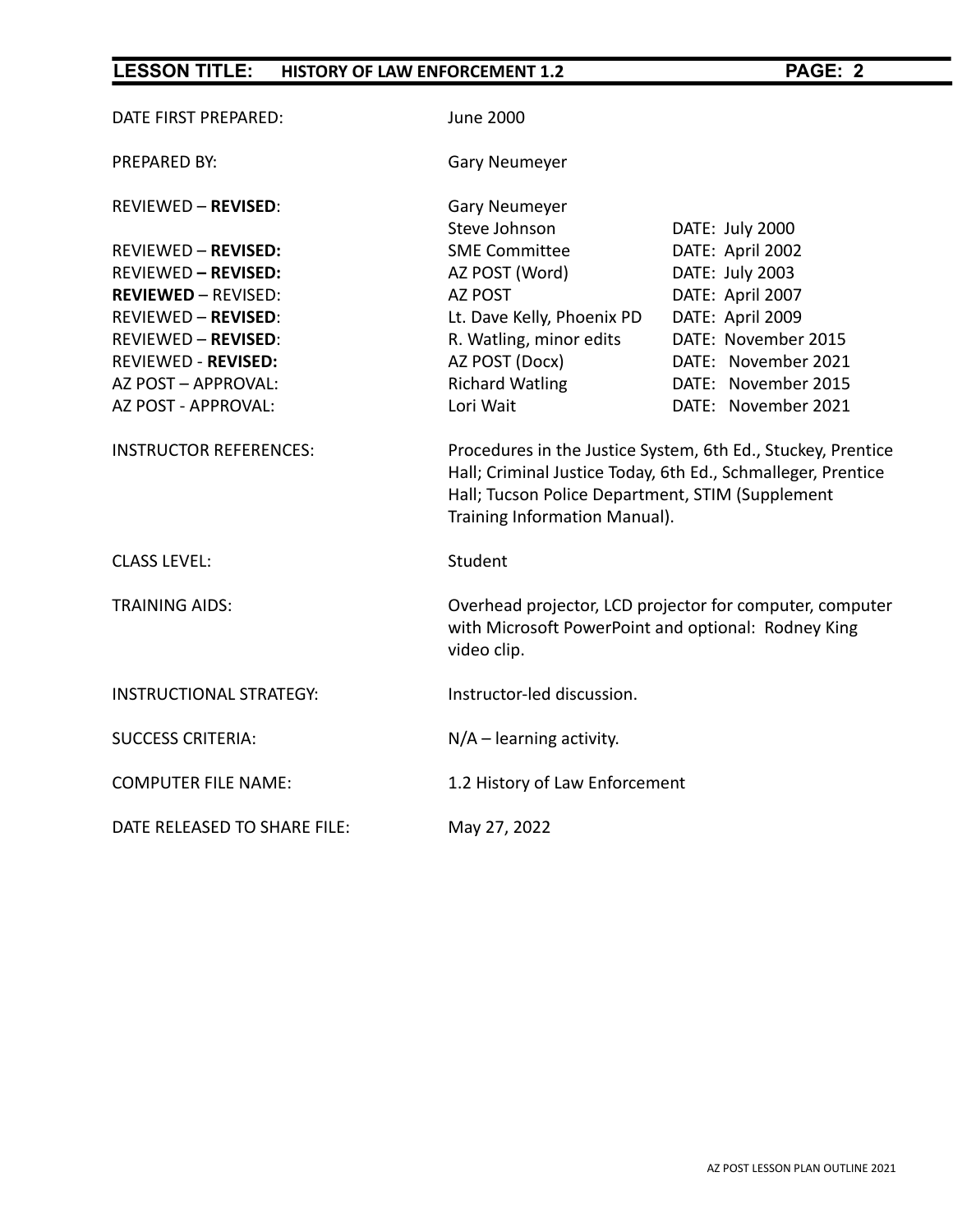#### **I. INTRODUCTION**

- A. Instructor (self) introduction.
- B. Preview of performance objectives.

#### **II. WHY STUDY THE HISTORY OF LAW ENFORCEMENT?**

- A. Because our past shapes the present and the future. *INSTRUCTOR NOTE: Cultural Awareness: Discuss how cultural awareness affects the public's perception of how laws are enforced.*
- B. The Rodney King incidents in Los Angeles and the George Floyd incident in Minneapolis have affected the present and the future of how law enforcement officers and agencies interact with the community. *INSTRUCTOR NOTE: Discuss the Rodney King and George Floyd incidents in regard to public perception on law enforcement and changes that were made following the aftermaths. If desired, show video or clips of the incidents.*
- C. We now have classes on human communication and interaction; we now stress community policing.
- D. We refer to training and policies as either pre-King or post-King; this one (1) incident in 1991 and Post George Floyd (2020), has affected the future of law enforcement.
- E. That is why we study the past. . .because it tells us where we are headed in the future.

#### **III. HISTORY: PRIOR TO SIR ROBERT PEEL**

- A. Ancient history: Prehistoric man.
	- 1. Families.
		- a. The concept of law enforcement began with primitive man.
		- b. They imposed social control upon family members to promote the survival of the family. Social controls involved food gathering, family social order, protection from other families and animals and adherence to religious rituals.
		- c. The leader of the family was the father, followed by the eldest son or the son who displayed the ability to protect the family (use of brute force). *INSTRUCTOR NOTE: Discuss gender roles and how they have evolved in society.*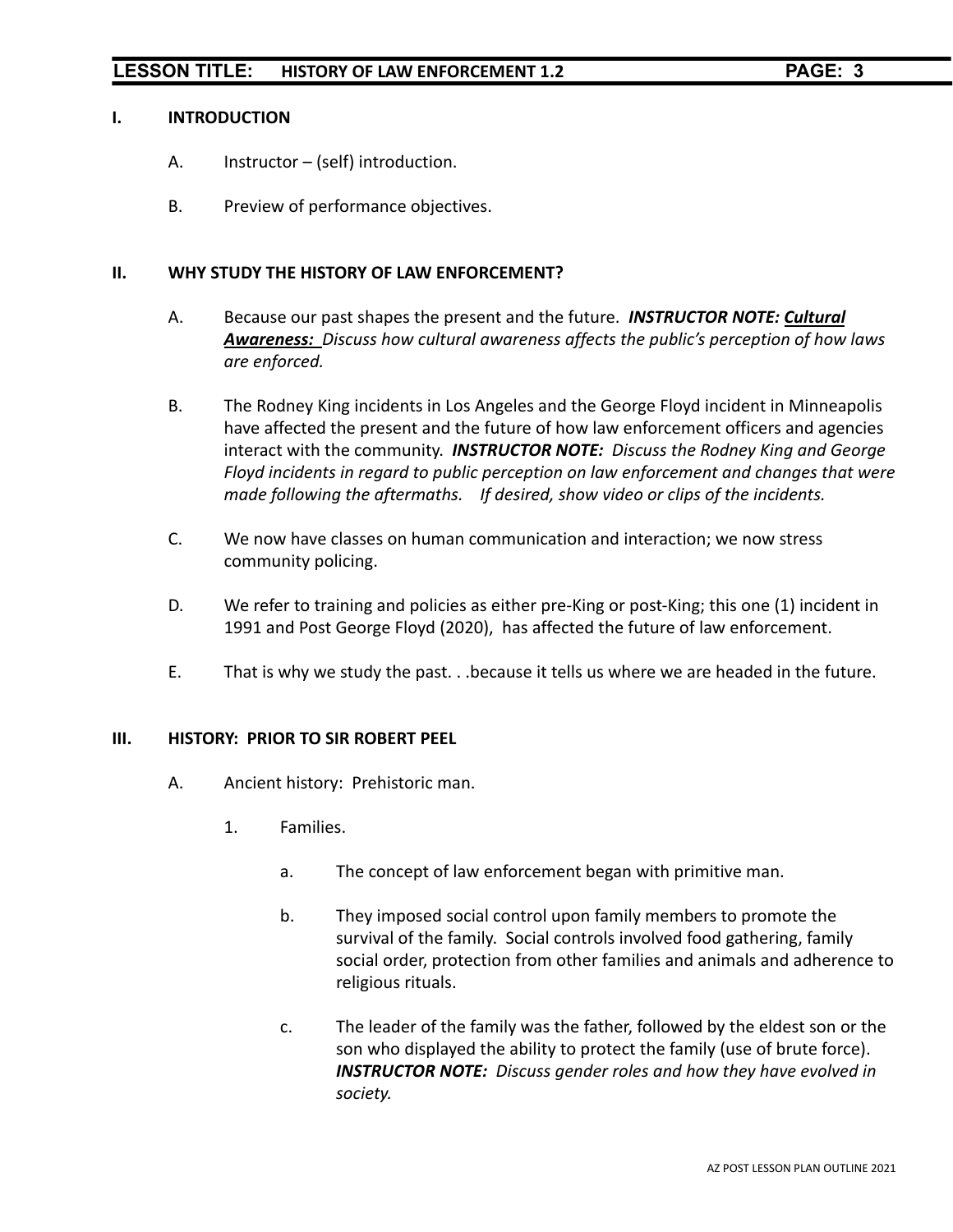- d. The head of the family was in charge of making rules and the enforcement. If the father died, then the oldest son or the father's brother assumed responsibility of the family.
- 2. Clans.
	- a. As the number of families grew, there became more interaction between the families. Also, it increased the amount of conflict over territory and food. *INSTRUCTOR NOTE: Get input from the students as to how THEY view gender roles and how this can affect their performance interacting with the public as police officers.*
	- b. Families cooperated with each other against other families. These groups of families became clans. *INSTRUCTOR NOTE: How has this changed?*
	- c. The strongest person in the group had the responsibility of making and enforcing the law. This person was selected because he was the strongest and the meanest. *INSTRUCTOR NOTE: What laws have been the ramifications toward females who desire to become police officers? How can students reverse female stereotyping both as students and as police officers?*
	- d. (Note: This was the selection method of many law enforcement agencies until the late 1960's. You had to be over six feet (6') tall, know the 10 commandments and had to have your own gun to be a police officer.)
- 3. Tribes.
	- a. Different clans joined together and became tribes. This affected how laws were enacted and enforced.
	- b. The leader or chief was responsible for the protection of the tribe and preservation of social order.
	- c. The chief, with the tribal elders, made and enforced rules. Those who failed to obey were dealt with severely. The enforcement of the rules was the responsibility of the tribal warriors (the military).
- 4. Nation States.
	- a. As society developed, tribes banded together according to geographic boundaries and formed the Nation States, which superseded tribal law.
	- b. The leader of the Nation was the king and he was responsible for the enactment and enforcement of the Nations States' laws. The military assisted in the enforcement of the laws.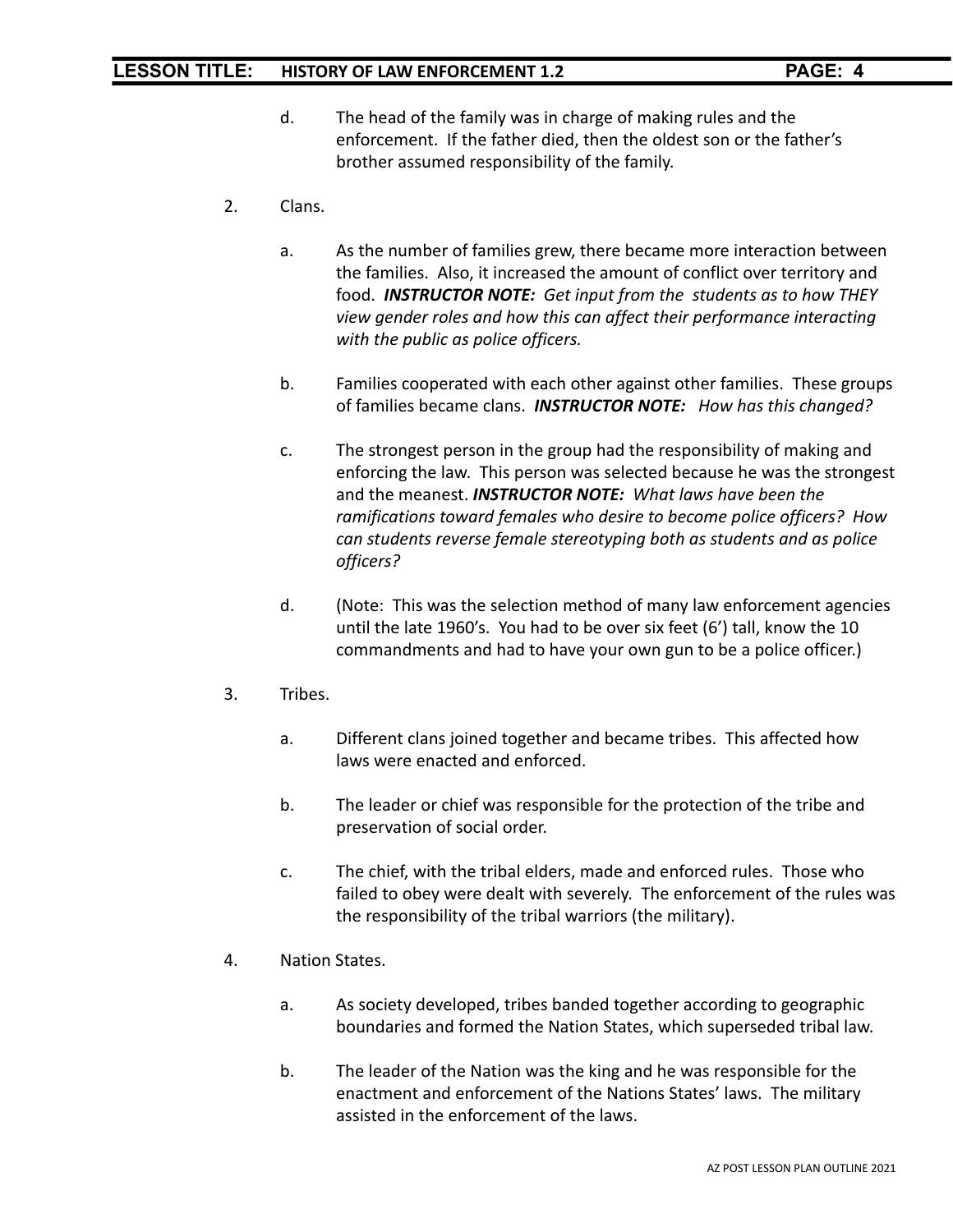- B. The past 3,000 years of the criminal law/justice system can be divided into four (4) basic stages:
	- 1. Personal revenge.
		- a. (Lex Talionis = "An eye for an eye" and blood feud = a family practicing revenge against another family that wrongs them).
		- b. If you crossed or injured a person, the family or the individual would seek revenge.
			- i. At first, it was the death of the person.
			- ii. Then, the family would seek revenge.
			- iii. This still occurs in some segments of our society. *INSTRUCTOR NOTE: Give an example of vigilantism in cities, gang warfare and paybacks.*
		- c. As society developed, slavery was to be an accepted form of revenge.
		- d. How did this affect law enforcement? There was no organized law enforcement. Justice was enforced by families and friends or by the leader.
	- 2. Fines/restitution.
		- a. In addition to slavery, the victim began to like the idea of restitution or fines for one's own transgressions. The offender would pay to keep from being killed or enslaved. *INSTRUCTOR NOTE: Do we do this today?*
		- b. Again, there was no organized law enforcement. Family and friends or the leader enforced the conditions of the fine or restitution. If it was not paid, it resorted to a blood feud.
	- 3. Courts.
		- a. The government did not like the concept of people deciding justice for them.
			- i. Justice varied from offense to offense and from suspect to suspect depending upon the social standing of the victim and suspect.
			- ii. Court was developed to decide if an offense had occurred and what justice should be deemed.
		- b. This occurred about 2,500 years before the birth of Christ. It eventually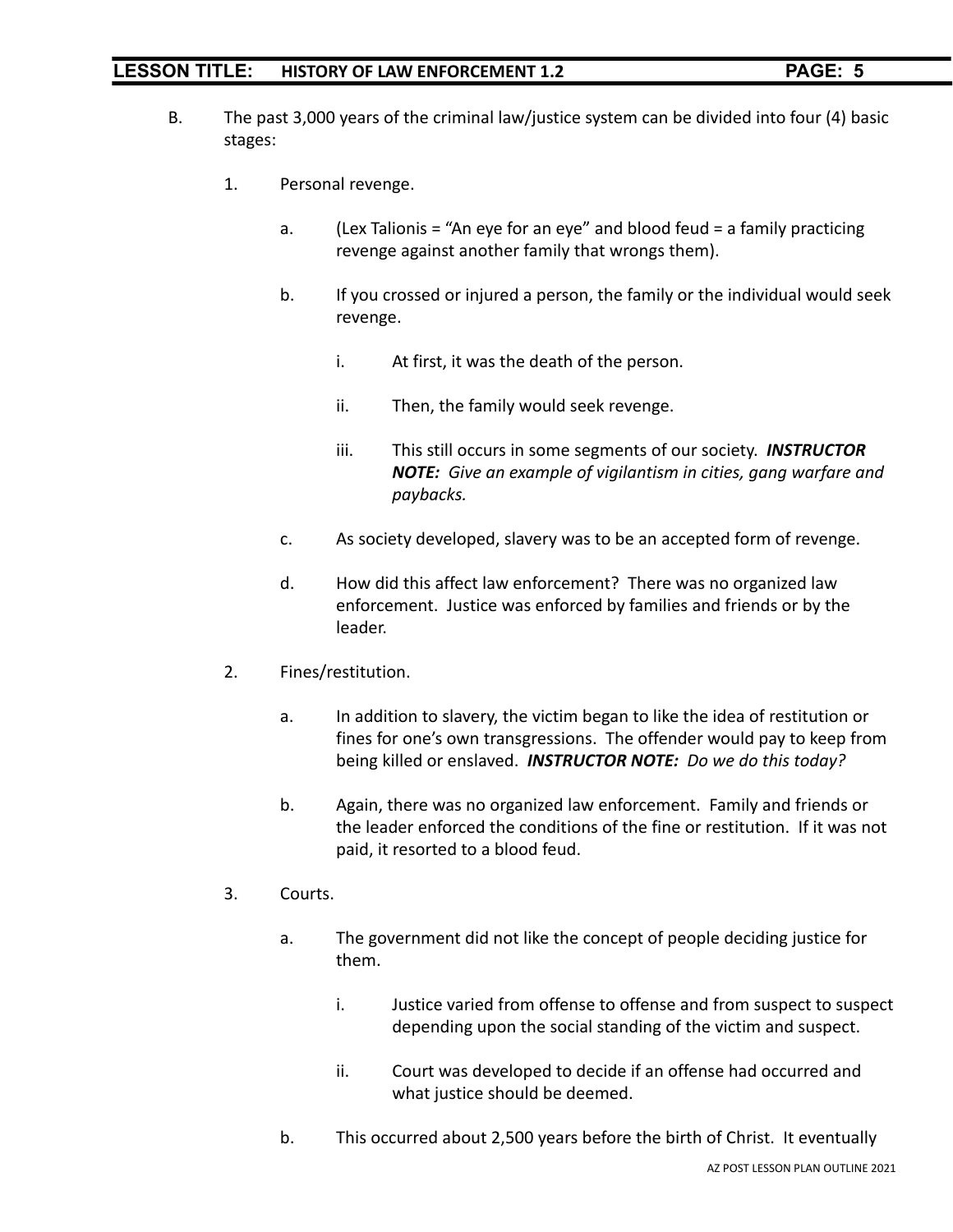led to the last stage in the development of the criminal justice system.

- 4. Obligation of the state to prevent and punish wrongdoing. The state is the victim.
	- a. This occurred in about 1764 with the onset of the Classical School of Criminology led by Cesare Beccaria.
	- b. He was an Italian prison reformer. His concept was: The state is the victim and it is the responsibility of the state to punish.
	- c. The purpose was to do away with uneven or unequal justice.
	- d. The police were to gather evidence of guilt or innocence and present it to the courts for determination of guilt.
- C. Code of Hammurabi. **P. O. 1.2.1A**

- 1. Hammurabi was the king of Babylon (modern-day Iraq). He lived 1,700 years before the birth of Christ.
- 2. His kingdom stretched from India to the Mediterranean Sea. This was a very large area with different laws according to each area's customs.
- 3. King Hammurabi wanted one (1) set of laws for his entire kingdom. So he developed the first set of written laws and criminal justice system known to man. Justice belonged to the king. Private dealings were to be handled between individuals.
- 4. The laws were based upon the social system of Babylon, with a different set of laws and punishments for each social class: Upper class, commoners and slaves.
- 5. The laws contained retributive punishment. If the right hand stole, it was cut off. If the person lied or slandered, the tongue was cut off. An "eye for an eye" justice was practiced and was known as Lex Talionis.
- 6. The king selected individuals who could read to be the messengers. Their function was to go to each of the regions of the empire and tell everyone the law.
- 7. After the public was informed, the law would be enforced. The messenger then became the judge and jury for each violation of the offense. Enforcement of the law was the responsibility of the military.
- D. Roman Empire.
	- 1. Even the Roman Empire with Caesar Augustus had some effect on law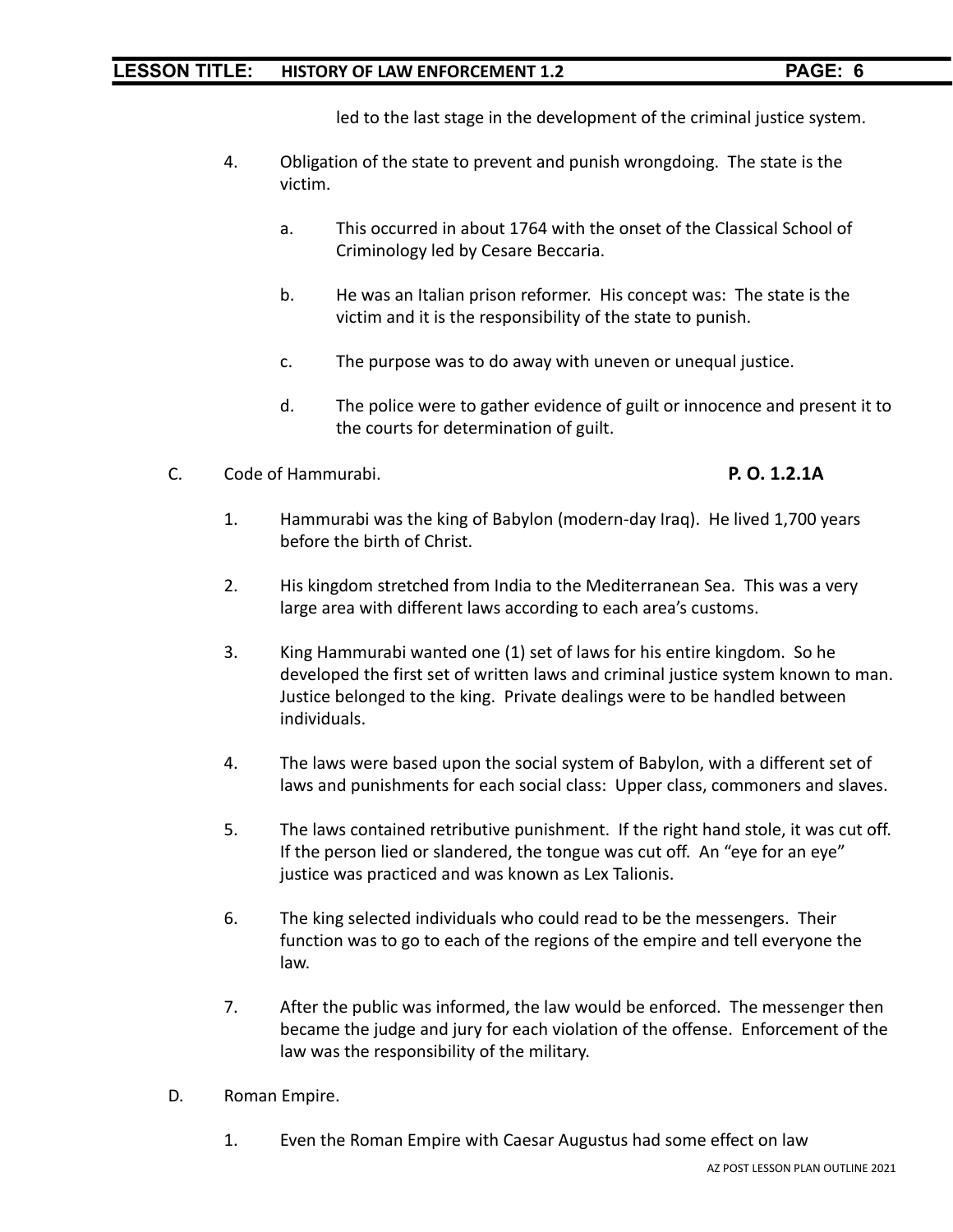enforcement.

- 2. He was the first principate, which meant he was ruler over all of the provinces outside of Rome and was the commander in chief of the army.
- 3. He was also the treasurer and considered by some to be God.
- 4. Importance:
	- a. He created an urban/rural police department.
	- b. It was divided into two (2) separate departments, one (1) for aristocrats and one (1) for others. Their job was to protect life and property.
	- c. Later, he was responsible for creating the first public safety department called the Vigiles of Rome.
	- d. They were non-military and responsible to keep the peace and fight fires.
	- e. Assigned to geographical precincts, they were considered the first municipal law enforcement agency in the modern world.
	- f. He also developed a system of law, which became a basis for French civil law today.
- 5. After the fall of the Roman Empire in 475 AD, Europe returned to the tribal system for the next several hundred years.
- E. Medieval history.
	- 1. Feudal System.
		- a. One (1) of the systems to develop during the medieval time was the Feudal System. The system was described as different persons being responsible to enforce the laws against certain classes of persons.
		- b. Four (4) forms of laws developed:
			- i. King's Law regulated and protected nobility. These individuals were considered free men in that they could travel. *INSTRUCTOR NOTE: The King's Law is also known as a "Secular Law".*
			- ii. Church Law regulated those that sought it. This did not carry the same weight as King's Law. *INSTRUCTOR NOTE: Church Law is also known as "Canon or Ecclasiastical Law". Discuss the need today for the separation of church and state.*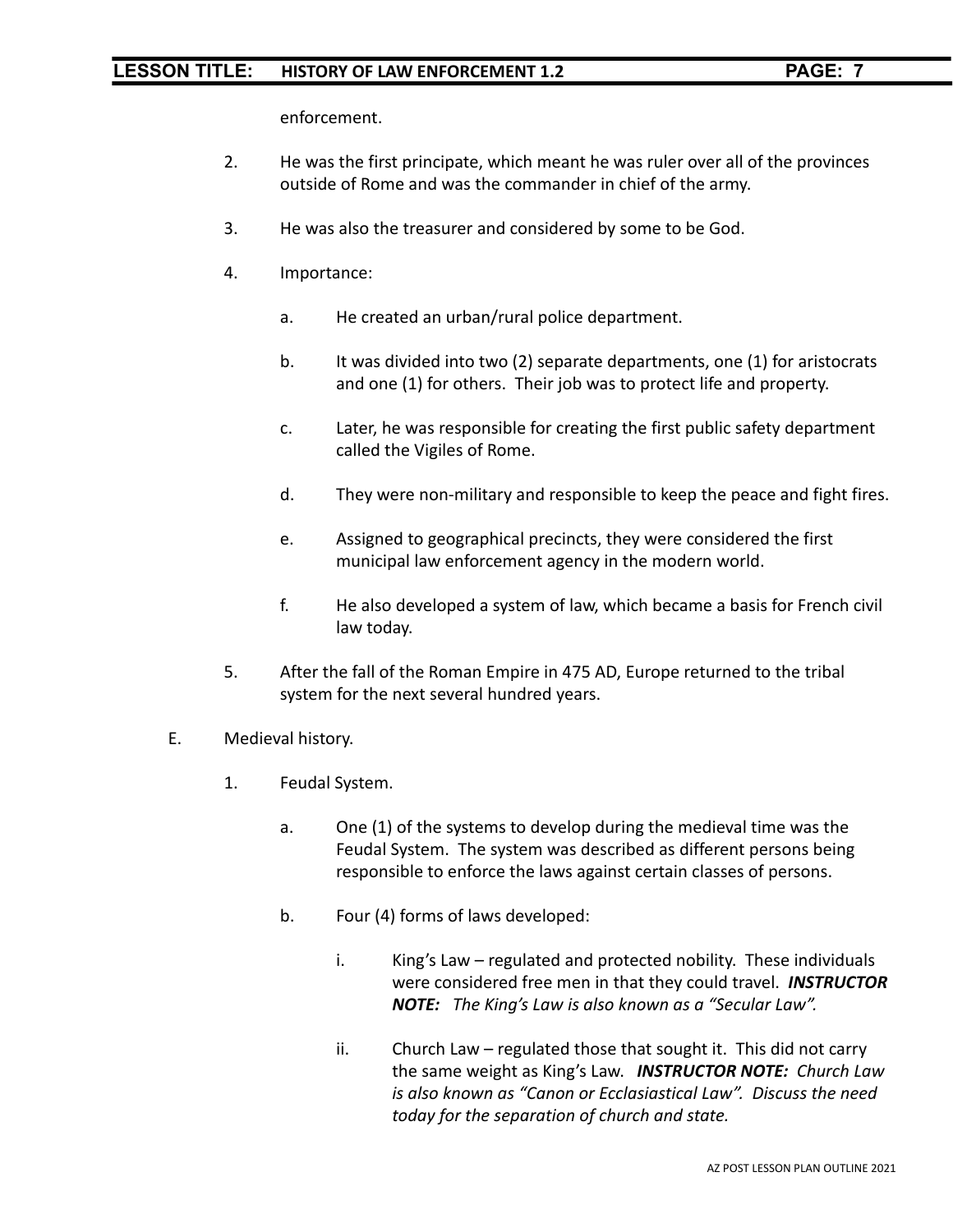- iii. Power varied from time to time, depending upon the influence of the church. It could protect people from punishment.
- iv. Reading of the Bible could also spare a person from death.
- v. Manor Law this was the law imposed upon the serfs by the lords of the manor. Serfs were considered as slaves.
- iv. Customary/Municipal Law laws that govern the merchants within a city.
- 2. Frankpledge or "Mutual Pledge" System. **P. O. 1.2.1B**
	- a. Definition: The public being responsible to enforce its own laws and catch violators.
	- b. Developed as the result of the decline of the Feudal System.
	- c. There was a migration of serfs into the city and a growing number of merchant classes. This created a need for law enforcement.
	- d. The concept of "sheriff" was developed from the office of Shire-Reeve. The Shire-Reeve was responsible for the jail and to gather taxes for the king.
- 3. Sheriff.
	- a. The Norman invasion of Saxon England in 1066 ended Saxon rule and changed law enforcement.
	- b. The Normans appointed their own Shire-Reeve or sheriff to perform: Tax collection, road maintenance and maintaining control over Saxons. This evolved into the chief law enforcement officer of the county with the power of POSSE COMITATUS (power to require citizen help). *INSTRUCTOR NOTE: Discuss how Posse Comitatus can be used today.*
- 4. Magna Carta. **P.O. 1.2.1C**

- a. In 1214 AD, the Magna Carta was signed by King John (the Terrible) after losing a rebellion with his barons and other nobility.
- b. The Magna Carta is important because it is the foundation of our procedural due process and the Bill of Rights.
- c. King John and his sheriffs were arresting people without warrants and punishing them without a trial. He would hold them in prison without letting people know what had happened.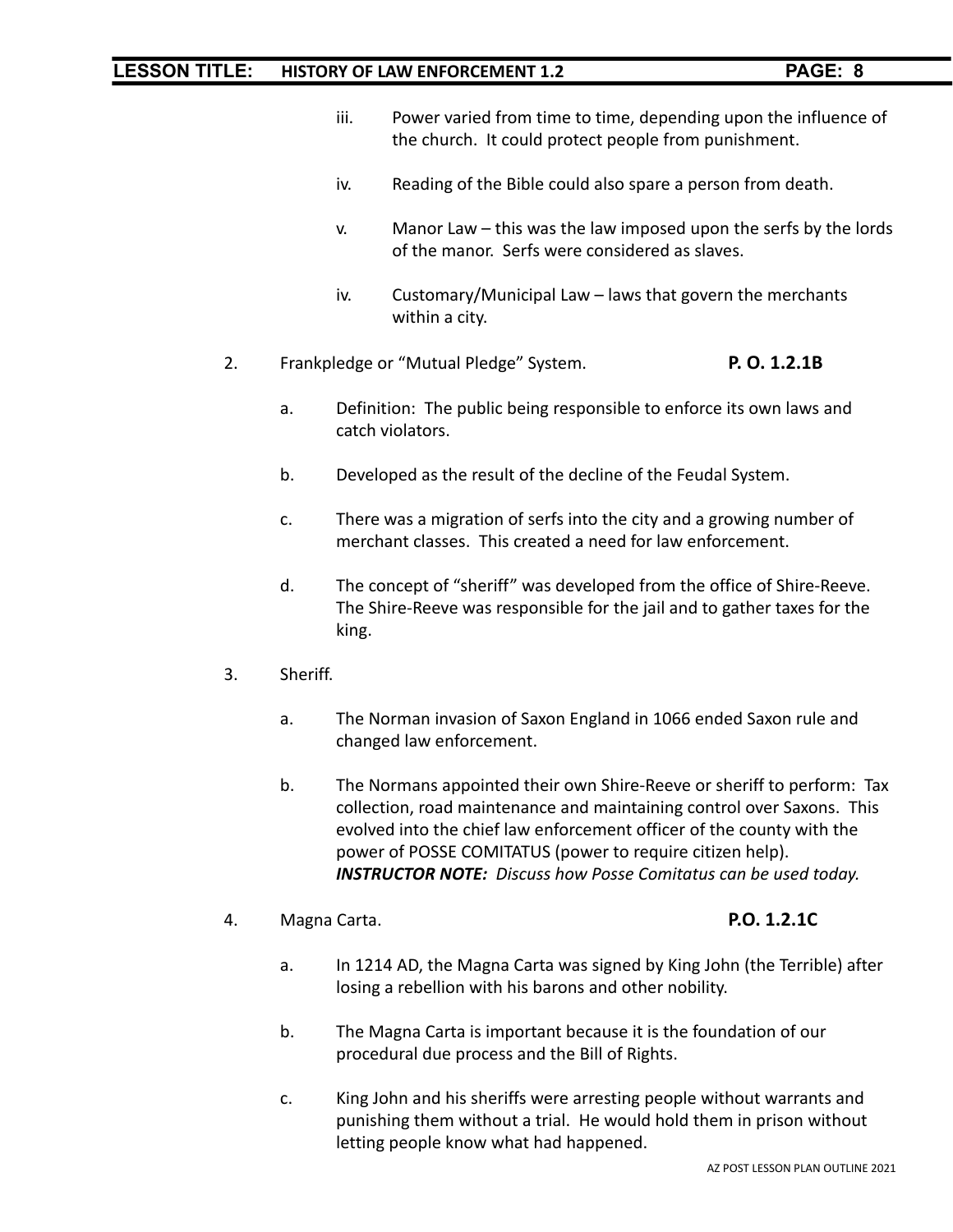- d. King John was also taxing people without their consent. He would seize houses to quarter his troops or search the people's homes without a warrant.
- e. The free men became angry and rebelled. They circled him in the Plains of Runnymede in 1215 and forced him to sign the document, which gave them rights that no free man shall be seized and imprisoned except by judgment of his peers or by the law of the land.
- f. However, the right to a jury trial came later and is not part of the Magna Carta.
- g. As a result of the Magna Carta, and later events, several important concepts became important to not only the English criminal justice system, but to the U.S. as well:
	- i. Taxation with representation.
	- ii. Due process.
	- iii. The right to trial.
	- iv. A jury of one's peers.
	- v. Search warrants.

#### **IV. SIR ROBERT PEEL (PEELIAN REFORM)**

A. Biography of Sir Robert Peel: **P. O. 1.2.1D**

- 1. Elected to Parliament in 1809 at the age of 21. *INSTRUCTOR NOTE: British police officers and still referred to as "Bobbies" today.*
- 2. At age 24, he became Chief Secretary to Ireland where he established the Royal Irish Constabulary to enforce British rule over Ireland.
- 3. In 1829, Peel misled the Parliament into believing that he was only going to restructure the present law enforcement agencies, instead of establishing a new one.
- 4. In June of 1829, Parliament passed the Metropolitan Police Act which created the London Metropolitan Police.
- B. Peel's principles were: *INSTRUCTOR NOTE: Discuss EACH example with the class.*
	- 1. Organization along military lines.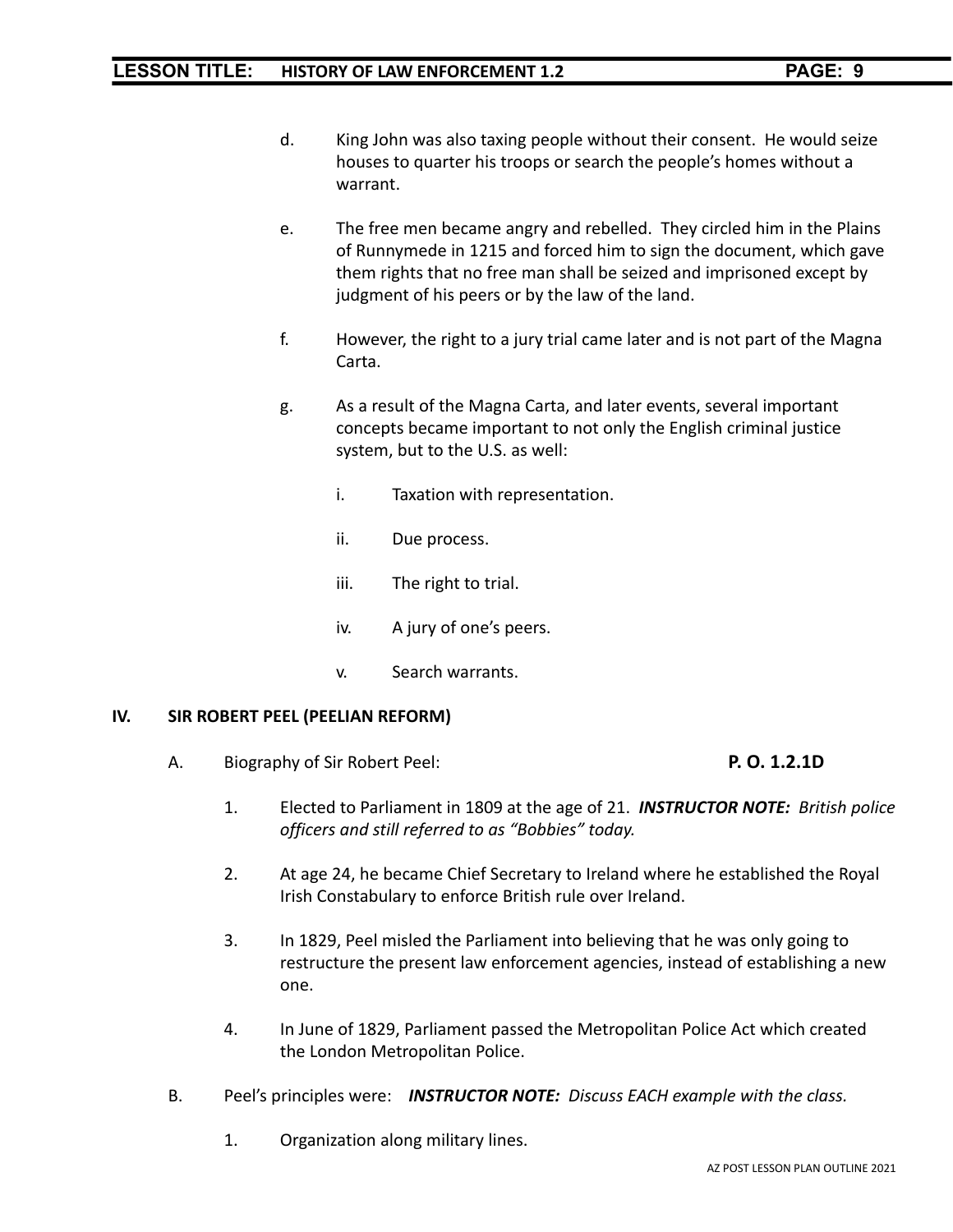- 2. Governmental control.
- 3. Police efficiency reflected by crime rate.
- 4. Distribution of crime data is essential.
- 5. Proper deployment.
- 6. Command of temper (professionalism).
- 7. Good appearance.
- 8. Training of "proper" persons.
- 9. Police officers given numbers.
- 10. Centrally-located headquarters.
- 11. Probationary period for all officers.
- 12. Complete police records to be kept.

#### **V. LAW ENFORCEMENT IN THE UNITED STATES**

A. Law enforcement prior to 1800. **P. O. 1.2.1E**

- 1. Prior to 1800, there was little or no development in American law enforcement.
	- a. There were only six (6) cities that had a population over 8,000 in 1790.
	- b. There was little need for law enforcement.
- 2. What was used? Rattle watch.
	- a. Volunteer groups of men that only worked at night. They carried with them noisemakers. They used these to identify each other and to scare away troublemakers. Criminals were often assigned to perform this function.
	- b. Also, the system of using the English system of a constable and watch was used.
- B. Law enforcement in the 1800's.
	- 1. American society was forced to reconsider law enforcement in the early 1800's.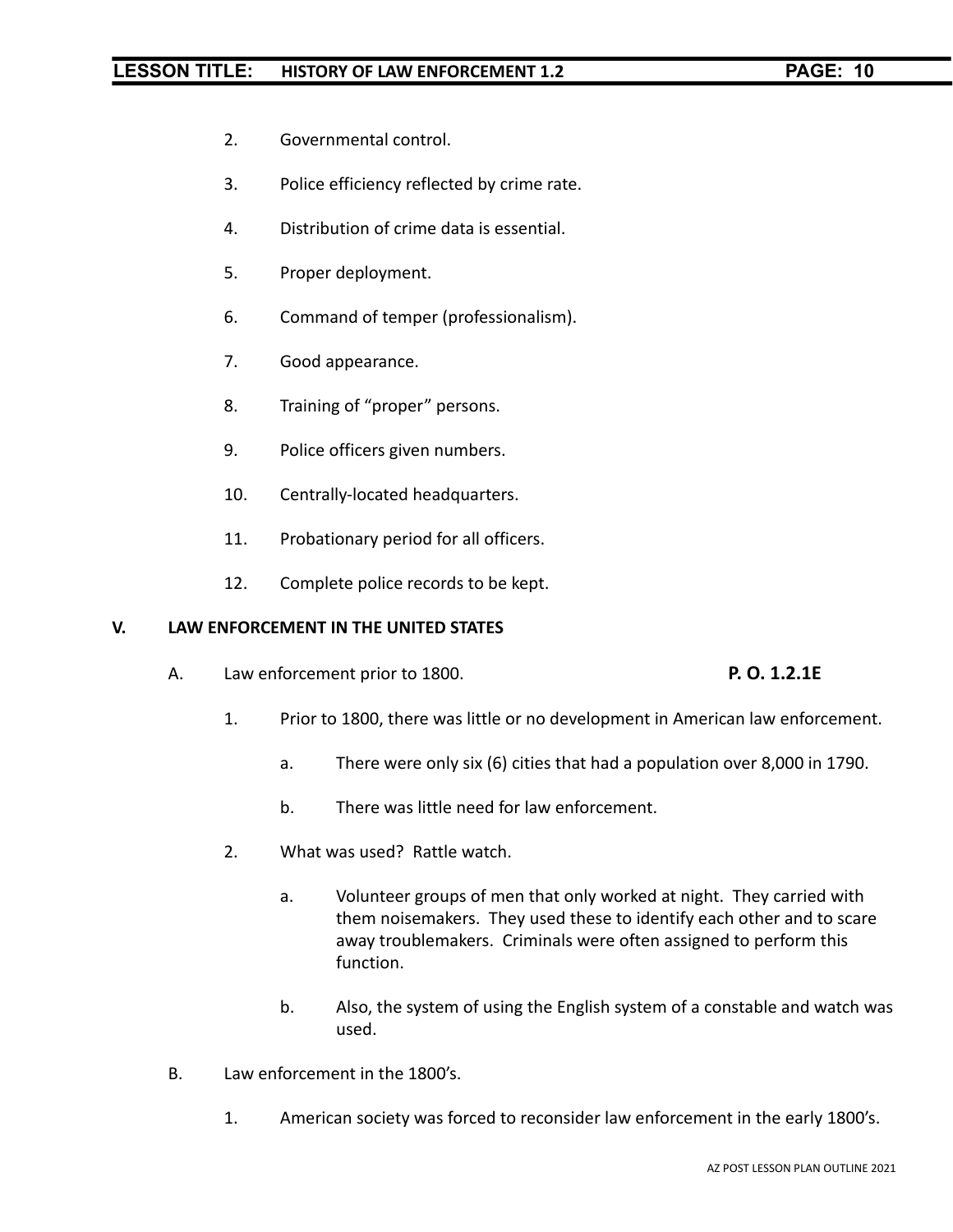- 2. Why? Advent of juvenile delinquency in the large cities and riots.
- 3. Cities had four (4) options to consider by the 1830's.
	- a. Continue with the present system of constable and rattle watch.
	- b. Utilize the military.
	- c. Follow the city guard system used in Charleston, South Carolina, to maintain control over slaves.
	- d. Emulate the London Metropolitan Police.
- 4. The Metropolitan Police option was chosen by large cities.
- 5. The first formal police department was developed in 1838 in Boston. Six (6) officers were hired to work the day shift. What we saw developed was two (2) police departments: One (1) for the daytime and one (1) for the night. An example was in Philadelphia, they had 24 officers working for the daytime police and 120 for the night police.
	- a. In 1844 New York State authorized funds for day and night police for the entire state.
	- b. By 1845, the two (2) departments were combined into one (1) department, starting a trend throughout the U.S.
	- c. In 1823 Texas, prior to statehood, created the first state police the Texas Rangers. That is still around today.
	- d. In 1857 New York created a state police. But, the concept of state police was slow to spread because of our fear of it being used for political means.
- C. Eras of law enforcement:
	- 1. Political Era 1840-1920. Those in political power appointed family and friends to positions of authority.
	- 2. Professional Model Era 1920-1970.
		- a. Influenced by upper class, educated individuals with three (3) goals:
			- i. Efficient operation of government.
			- ii. Provision of governmental services to improve the conditions of the less fortunate.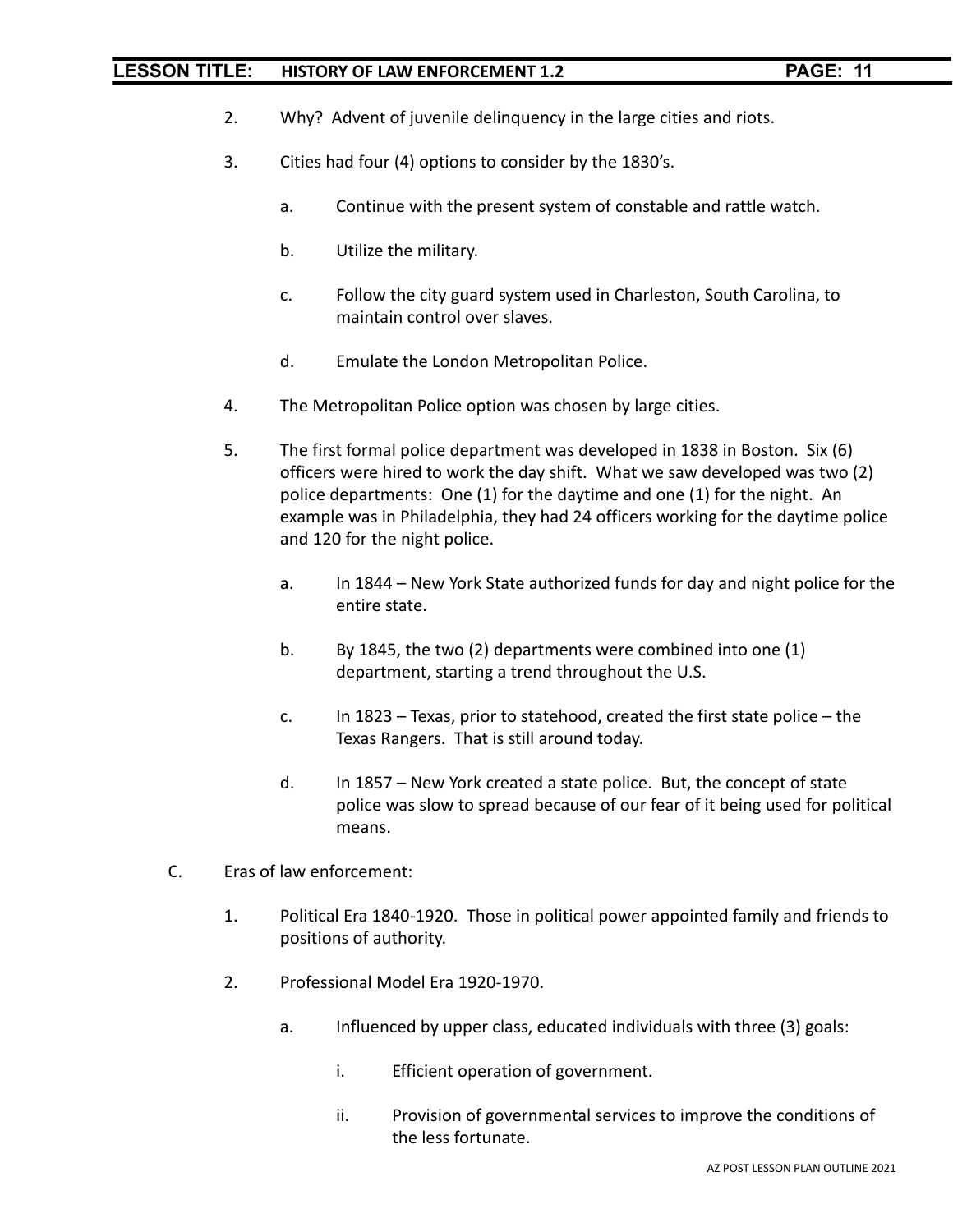- iii. Rid the government of undesirable influences such as politics and corruption. *INSTRUCTOR NOTE: Discuss with current examples.*
- b. Six (6) essential elements:
	- i. Law enforcement stays out of politics.
	- ii. Trained, disciplined and organized.
	- iii. Laws equally enforced.
	- iv. Take advantage of technological advancements.
	- v. Merit basis of personnel procedures.
	- vi. Crime fighting role is prominent.
- c. Community Problem-Solving Era AKA *INSTRUCTOR NOTE: Discuss pros and cons of community model.*
- d. Community Model Era, 1970 to present.
- 3. August Vollmer:
	- a. Elected to City Marshall of Berkeley after leaving the army. Served in the Spanish American War.
	- b. Wanted to be a businessman, but talked into running for office to change politics in the department.
	- c. He served in this position until 1932 under which time his title was changed to Chief of Police as well, as the city and the department were growing.
	- d. The first police academy where his officers had to take two (2) years of college at USC taking criminology and chemistry courses.
	- e. Implemented fingerprint classification system in the U.S.
	- f. Implemented motorcycle patrol.
	- g. Implemented the beat system based upon crime rates.
	- h. Trained the leading reformers of this century. *INSTRUCTOR NOTE: Discuss the influence on today.*